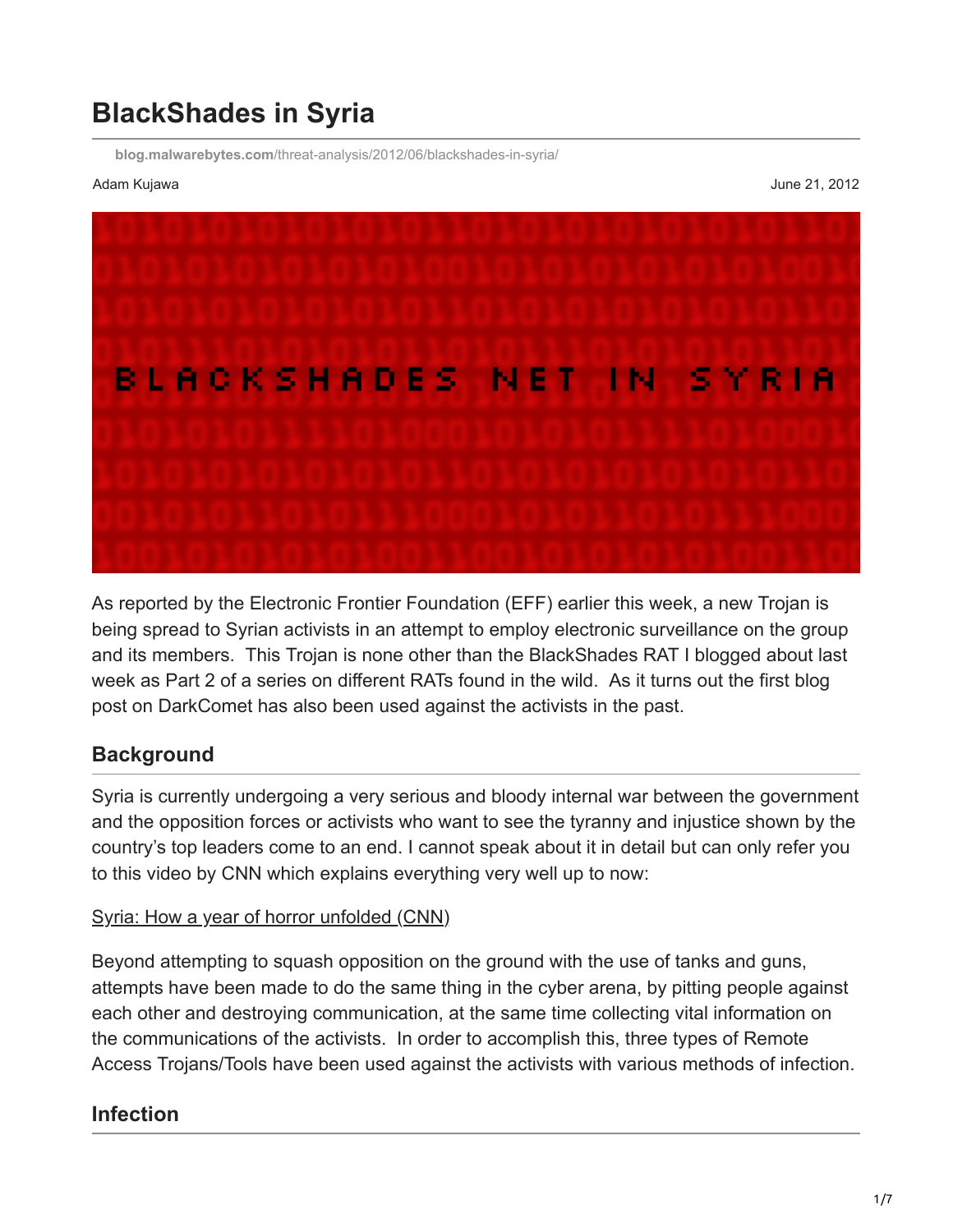According to the EFF, the hackers who have been infecting the systems of the Syrian activists are the same ones who had previously been infecting them with DarkComet. They had accomplished this by leading the victims to a fake YouTube video page which had antigovernment opposition themes, upon accessing these pages, the download and installation of an Adobe Flash Update would be required, however the updater executable was actually a DarkComet implant in disguise. It also allowed for the victims to log-in with their real YouTube credentials to leave comments, at which point the credentials would be stolen and used against the activists, possibly to spread the fake YouTube video to any contacts.



This image is from the EFF report on Fake Youtube Pages used to infect Syrian Activists: https://www.eff.org/deeplinks/2012/03/fake-youtube-site-targets-syrian-activists-malware

The new infection method used with BlackShades includes distributing the implants through Skype as a ".pif" file. The EFF was able to document this based on the sample they obtained of the malware, which was obtained by an officer of the Free Syrian Army through his Skype account. After downloading and executing the file, it automatically infected his system and sent out the same link to the file as he received, which described the download as an "Important Video", to all of his contacts.

# **Evading Detection**

As I mentioned in the blog post, BlackShades NET has the ability to create implant binaries which employ custom obfuscation algorithms or Crypters, which can be bought through the Bot/Crypter marketplace embedded in the BlackShades controller. The implant sample collected from infected systems of the Syrian activists uses one of these custom Crypters in order to hide the implant binary from detection.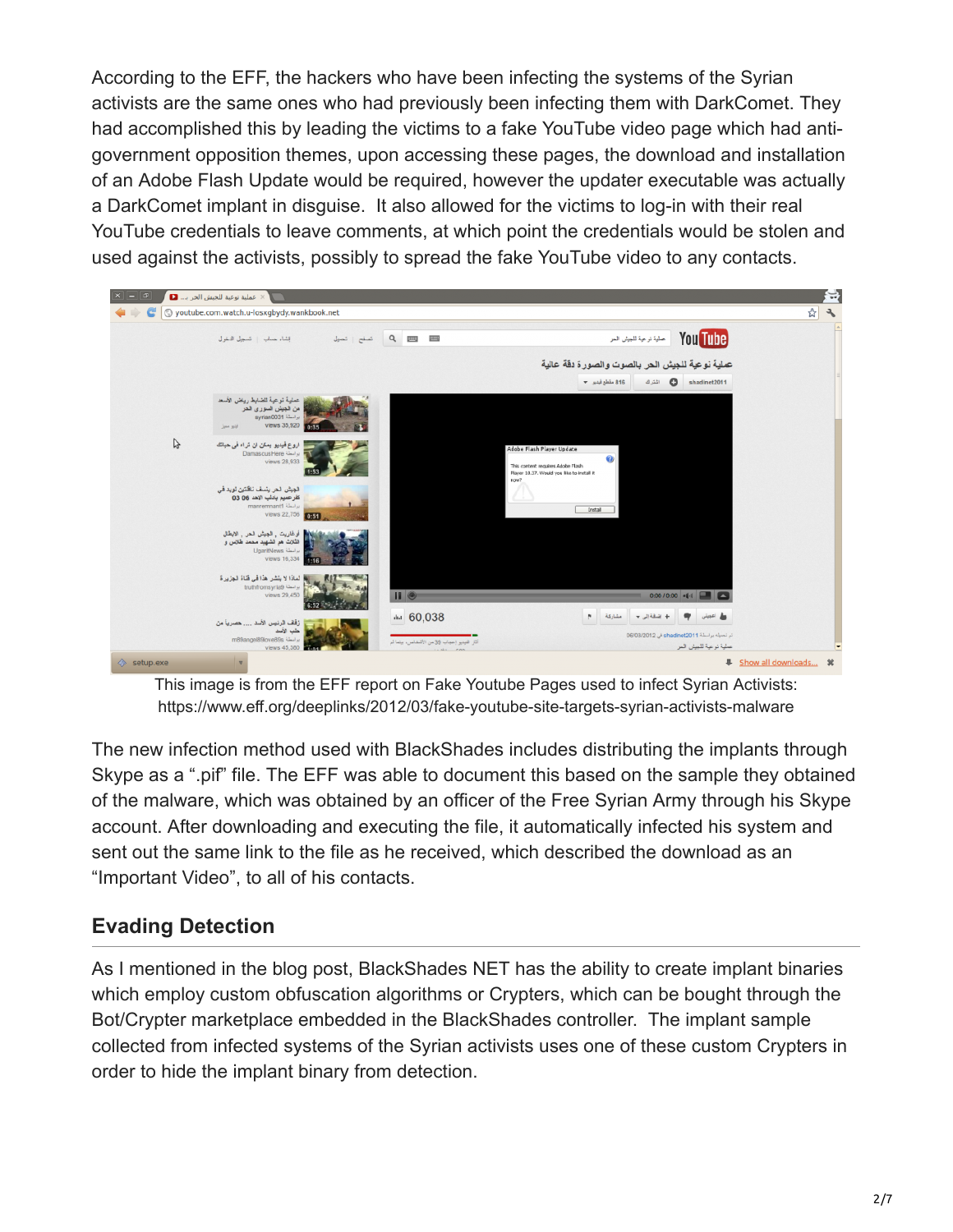According to Citizen Lab, a laboratory at the University of Toronto whom conducted an indepth analysis of the collected implant sample, at the time they released their results online, the malware variant was undetected by any of the antivirus engines used by VirusTotal. However, thanks to the diligence and observations of the Researchers at Malwarebytes, the samples noted as 'Undetected' by Citizen Lab were being detected by Malwarebytes Anti-Malware definitions 9 days before the release of the Citizen Lab report on June  $7<sup>th</sup>$ .

# **Implant Infection Breakdown:**

The exact technical details about the infection can be found on the report from the [EFF](https://www.eff.org/deeplinks/2012/06/darkshades-rat-and-syrian-malware) and [Citizen Lab](https://citizenlab.org/2012/06/syrian-activists-targeted-with-blackshades-spy-software/):

To summarize a very interesting and technical explanation:

Once downloaded and executed, the ".pif" file drops multiple files into:

- The User "Templates" directory
- The User "Temp" directory
- The malware then creates multiple registry entries which serve the purpose of allowing the dropped files access to the internet without being stopped by the local Windows firewall
- The malware establishes persistence (so it will start again if the system is rebooted) by creating an "AutoRun" registry key for one particular dropped file named "VSCover.exe"
- "VSCover.exe" runs an internal decryption algorithm which reveals the hidden BlackShades implant executable
- Initially the implant beacons to TCP port 4444 to the website alosh55.myftp.org

It is important to note that alosh55 is of a similar naming convention of the beacon address for the previously used DarkComet RAT which, according to Citizen Lab, was alosh66. This connection, in addition to their finding of both the alosh55 and alosh66 pointing to the same IP address for consecutive days, allowed for the conclusion that both the attacks used with the DarkComet RAT and the new ones with the BlackShades RAT are being performed by the same actor.

# **Personal Observations**

To start off with, obviously the hackers using BlackShades NET for their nefarious espionage purposes have violated the terms of use agreement: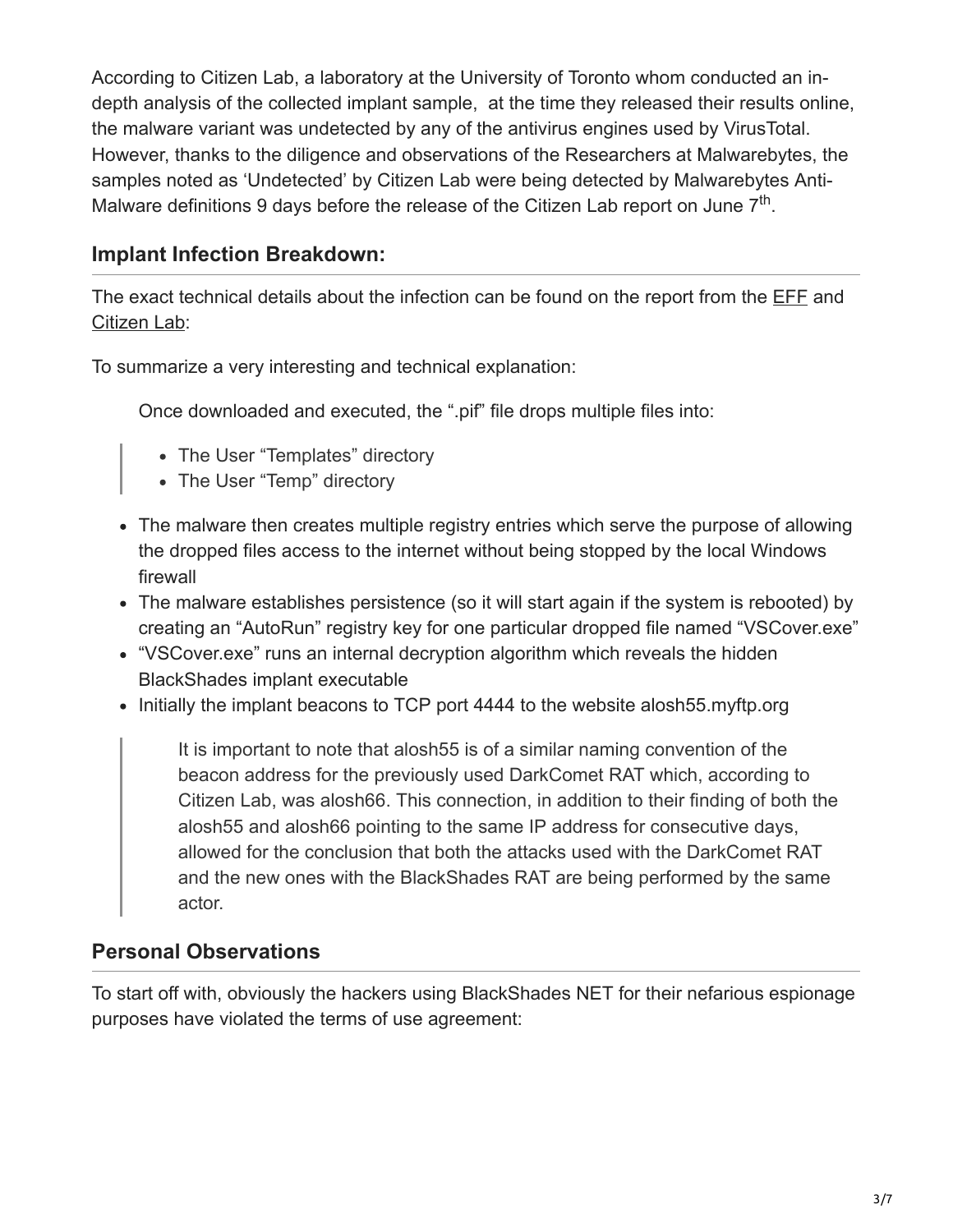

They may have voided their warranty.

EFF mentioned that one of the capabilities of BlackShades is installing a keylogger and a screenshot grabber; we know that these are only the minor capabilities of BlackShades. However taking that into consideration, what can happen if the information obtained from using these types of functionality were put in the wrong hands? I created a list of what that info is and what it can be used for in the hands of state-sponsored hackers:

## **Keylogging:**

Keylogging is one of the simple features available to BlackShades users, however unlike most keyloggers, the BlackShades interface allows for a very understandable feed of key presses by the infected user. Using this functionality, hackers can obtain:

Login credentials for chat clients, forums, social networking accounts, bank information, etc.

The hacker or group of hackers behind the attacks can pose as the activists, as they have in the past, to do more than just spread more malware but also to inject doubt or worry into the group, defeating morale or ending discussions on particular plans of action.

- The text of emails being sent between activists and the text of the chat sessions between them
	- This information can be used to obtain plans for activist rallies and any antigovernment actions taken by the Free Syrian Army, essentially being able to predict when and how they will happen and come up with a plan to stop them before they even start.
	- This information can also be used to blackmail activists into giving up information on other activists or their activities. It can also be used to paint a negative picture of the activists to the public by taking their words or plans out of context. Already the President of Syria refers to the opposition forces as "Criminal Terrorists", revealing text or actions from the opposition in the wrong light might just back up that claim to the non-combatant public.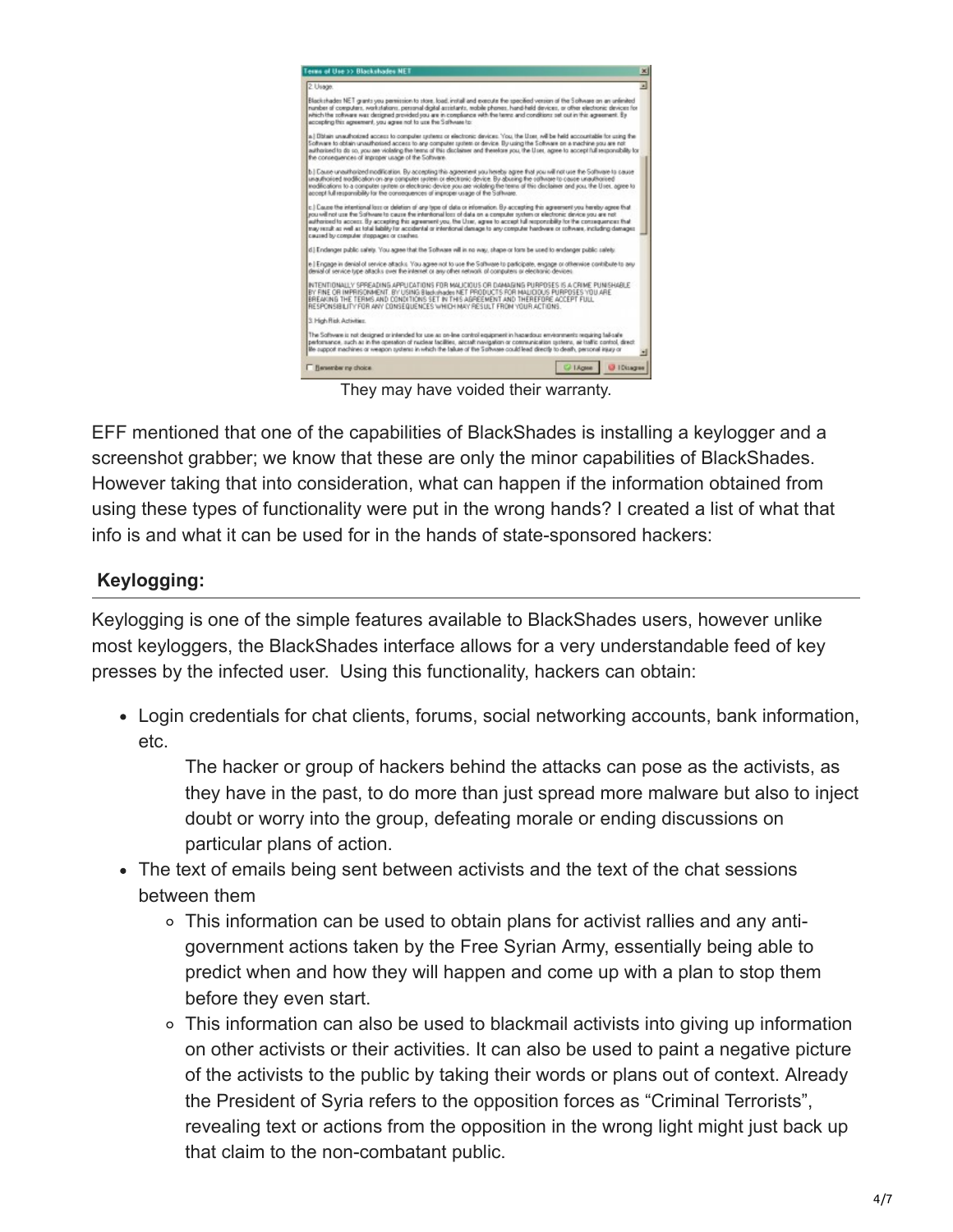#### **Remote Controlling:**

We know that BlackShades has the capability to remotely control a system by taking over the input of the user, combined with other features of BlackShades, the hacker has the ability to:

- Disable any sort of antivirus protection against further malware
- Steal files and documents from the victims system
- Reroute network traffic
- Monitor the activities of the victim while using the system

#### **Webcam Viewing:**

While the use of being able to remotely activate and monitor the webcam attached to a computer allows a hacker to invade user privacy on many levels, I can think of only a few uses to government sponsored hackers:

- Obtaining a visual identification of any persons using the system flagged as being used by activists
- Obtaining intelligence on the kinds of resources which might be discussed or revealed in front of a webcam.
- Determining possible location of the system

Certain features available to the BlackShades RAT allow it to pinpoint to a certain level the location of the infected system based upon the IP address being used, however if one was able to determine a near location of the system, then narrow it down based upon visual cues, for example if the victim was on a laptop outside, then the probability of finding the exact location would increase drastically

BlackShades includes many more features which would be useful to government sponsored hackers, including:

- Activating a Ransomware functionality which would encrypt all the files on the system
- Using the infected system as a proxy for all traffic, this could be used to frame a user by forcing them to visit websites or perform cyber-attacks against their will.
- Host torrent files; imagine if the next variation of the espionage malware was downloaded from one of the victim systems belonging to the enemy
- Listen in to any conversations or sounds around the area of the infected systems microphone
- And many more...

If you are curious about any further functionality of BlackShades, please check out my blog post from last week: **[You Dirty RAT Part 2: BlackShades NET](http://blog.malwarebytes.org/intelligence/2012/06/you-dirty-rat-part-2-blackshades-net/)**

## **Protecting Yourself**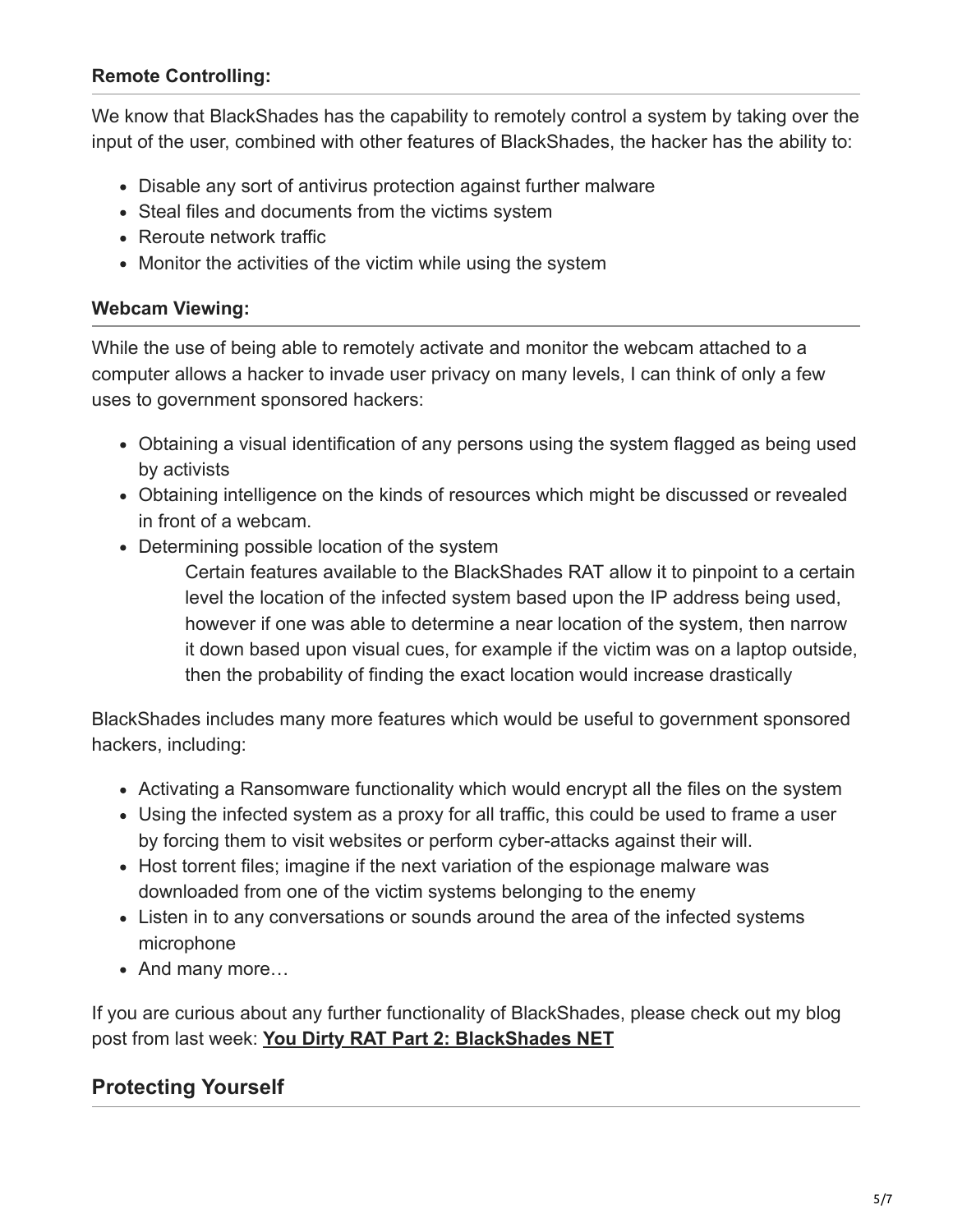Unlike Flame, which had little likelihood of reaching the general public and being a threat to the normal person, BlackShades is a very real threat to the average user. It is because it isn't only used in political or international conflicts, it is used on the everyday person to steal information, spy and exploit people every day. My BlackShades blog post goes into some detail about how to most effectively protect your system from being compromised by a BlackShades implant. In addition, the EFF included a portion of their report on how to protect yourself from this threat and I encourage you to check it out.

As stated previously, Malwarebytes Anti-Malware was able to detect the obfuscated BlackShades implants 9 days before the release of the Citizen Lab report. In saying that, Malwarebytes Anti-Malware works in conjunction with pre-existing antivirus software to add a second layer of protection against new and upcoming threats. If you are concerned with the possibility of being infected by this or a similar type of malware, please download and install, at the very least, the free version of Malwarebytes Anti-Malware to protect your information.

#### **How bad are these guys?**

While writing this I couldn't help but consider a few things that threw up some flags for me and I thought would be interesting to share. Namely it was about the choices made by the hackers in their design and execution of their attacks compared to the espionage efforts of other, more developed countries.

#### **Port 4444**

While we didn't go into it very deep in my BlackShades blog post, port 4444 is set as the default transfer port, and according to Citizen Lab, it was the port they saw being used by BlackShades to connect to its C2C. This means that regardless of all the obfuscation used by the hackers to hide the implant binary, they are still using the at least some of the default settings for the implants themselves. This is usually a sign of a lack of experience using this kind of tool or a lack of concern for using the tool correctly.

#### **DarkComet / BlackShades NET**

Despite BlackShades being a pretty mean piece of software, you still have to wonder about the fact that a state-sponsored hacker or hacker group is using freely available malware that is more often seen in the hands of Script Kiddies and organized cyber-crime organizations. There is a small price (\$40) for BlackShades and of course however much they paid for the Crypters, but DarkComet is completely free! Over the past few weeks, we have seen the most intricate piece of spy malware ever developed (Flame) and being used for cyber espionage purposes against the infrastructure of developed countries, and then we look at the poverty stricken government of Syria and see over-the-counter RATs being used. It is clear that even in cyber war, the more developed countries have better weapons while the poorer countries use whatever they can get their hands on.

## **Conclusion**